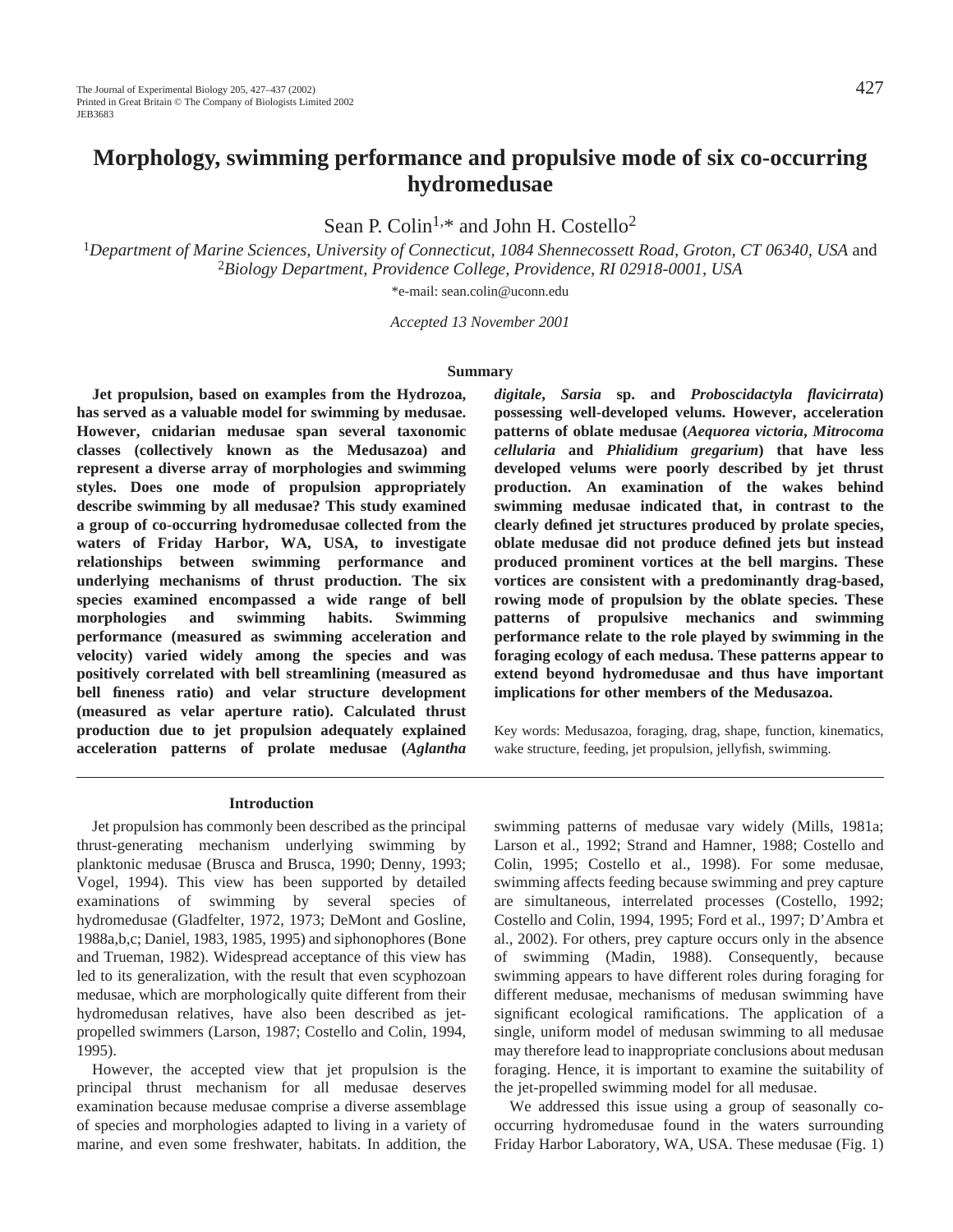#### 428 S. P. Colin and J. H. Costello



Fig. 1. Representative examples of the hydromedusae from Friday Harbor, WA, USA, selected for comparative study. Medusae are shown with their bells relaxed and are drawn to scale among species. *Aequorea victoria* and *Mitrocoma cellularia* can grow to be twice as large as depicted.

include a variety of bell morphologies ranging from small, prolate to large, oblate bells. Swimming behavior (Mills, 1981a), prey selection (Mills, 1995) and seasonal distribution patterns (Mills, 1981b) have been described for these species. Our intention was to use this group to compare three aspects of hydromedusan swimming: (i) patterns of swimming performance, particularly in relation to bell form and function, (ii) the adequacy of jet propulsion to explain observed swimming performance patterns and (iii) thrust-generating mechanisms. Our intention in using these complementary approaches was to achieve an integrated view of key traits influencing medusan swimming mechanisms.

#### **Materials and methods**

#### *Specimen collection and microvideography*

Individual hydromedusae of the six species studied (Fig. 1), *Aglantha digitale*, *Sarsia* sp., *Proboscidactyla flavicirrata*, *Phialidium gregarium*, *Aequorea victoria* and *Mitrocoma cellularia*, were collected by hand from surface waters adjoining the dock off Friday Harbor Laboratories, San Juan Island, Washington, USA, during June–August in 1992–1994. Medusae were carefully transported within seawater-filled containers to the laboratory and placed into vessels with sea water. Video recordings of swimming medusae were made within 48 h of collection.

Video recordings (SVHS) were made following the methods of Costello and Colin (1994). Medusan swimming and particle flow were recorded using a backlit optical system. Recordings were labeled with a field-counter to provide temporal data. Spatial characteristics of the optical field were determined from scale bars periodically included in the original recordings. Morphological measurements such as bell diameter and length were thus made directly from video recordings calibrated with scale bars. VHS recordings were used to detail movements of medusae and their surrounding fluids.

### *Morphological traits of medusae*

Alterations in bell shape were quantified by the fineness ratio, *F*:

$$
F = h/d, \tag{1}
$$

where *h* is bell height and *d* is bell diameter. Instantaneous fineness ratio, *F*i, represents the fineness ratio at the midpoint of an interval used for measurement of medusa velocity. *F*i was determined to quantify variations in bell morphology during the pulsation cycle. The fineness ratio of the bell at rest in its uncontracted state corresponds closely to the minimum *F*i value, whereas maximum *F*i corresponds to full bell contraction.

A second morphological variable, the velar aperture area ratio, compared the area of the velar aperture with the total area encompassed by the velum during bell relaxation. For most species, the maximum bell diameter occurred at the bell margin, adjacent to the base of the velum. Velar aperture ratio was used as an index of the degree to which the fluid jet leaving the subumbrellar was constricted during its passage through the velar aperture during bell contraction. Measurements were made from video recordings of medusae at rest because of the difficulty of imaging the velum during bell contraction. The bell diameter (*d*) and the diameter of the velar aperture (*v*) were measured for 7–10 medusae of each species. Assuming that the velar aperture and the bell were circular in cross section, the ratio of their areas, the non-dimensional velar aperture ratio, *R*v, can be simplified to:

$$
R_{\rm V} = v^2/d^2 \,. \tag{2}
$$

A low velar aperture ratio reflects a narrow velar aperture relative to the entire velar area. Conversely, a high velar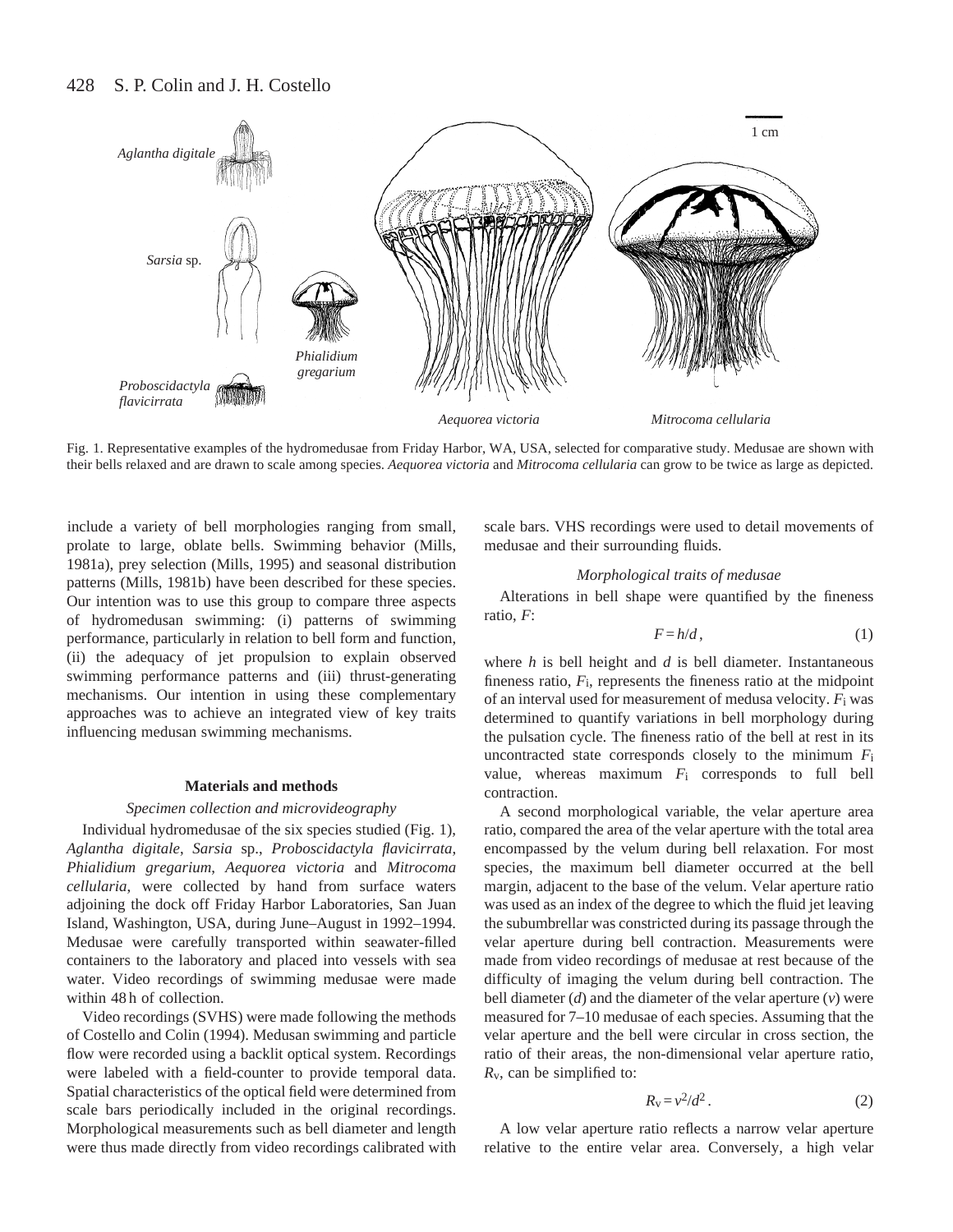aperture ratio reflects a large velar aperture relative to the area of the entire velum.

### *Kinematic analysis of swimming*

All data were collected from video recordings of normally swimming medusae. Rapid escape response swimming sequences of *Aglantha digitale* were not used because of the unique nature of this type of swimming (Donaldson et al., 1980). One swimming sequence for each of three replicate individuals was analyzed for each species of hydromedusa. Each swimming sequence consisted of 2–6 complete bell pulsations.

Medusa motion was measured from sequential changes in position (*x*) of the anteriormost point of the exumbrellar surface over 0.05–0.08 s intervals (*t*). The subscript *i* is used in equations to denote instantaneous measurements and parameters calculated from instantaneous measurements. Motion only within the two-dimensional viewing field was ensured by using a sequence in which bell orientation was level and the medusa swam from bottom to top of the viewing field.

The velocity (*u*) at time *i* was calculated over the time interval *t* as an average:

$$
u_{i} = \frac{x_{i+1} - x_{i-1}}{2t}.
$$
 (3)

Instantaneous acceleration (*A*o) was calculated as:

$$
A_{0,i} = \frac{x_{i+1} + x_{i-1} - 2x_i}{t^2}.
$$
 (4)

Reynolds number (*Re*) was calculated as:

$$
Re_i = d_i u_i / v \,, \tag{5}
$$

where  $d_i$  and  $u_i$  are the instantaneous medusan diameter and velocity, respectively, and  $\nu$  is the kinematic viscosity of sea water.

Statistical analysis utilized analysis of variance (ANOVA) tests (Statistica, Statsoft Inc.). Individual comparisons between species were based on Tukey's honest significant difference (HSD) test. Linear relationships between two variables were quantified using linear regression, and the strength of a relationship is reported as the coefficient of determination  $(r^2)$ and the probability that the relationship was significant.

#### *Model of jet propulsion*

Morphometric and kinematic data were combined to model jet thrust production for all medusae. The net force available to accelerate an animal was defined as thrust minus the combined effect of its weight and drag (Denny, 1993). Accordingly, we used estimates of jet thrust (*T*) and drag (*D*) to calculate an instantaneous modeled acceleration (*A*m) due to jet thrust such that:

$$
A_{m,i} = [T_i - (D_i + W)]/E_i.
$$
 (6)

Medusan weight (*W*) was neglected since the medusae were essentially neutrally buoyant (Denton and Shaw, 1961). Estimates of *T*, *D* and effective mass (*E*) were based on the kinematic profiles (see Figs 2, 3) and morphological measurements determined from video recordings of swimming medusae. Calculations followed the methods of Daniel (1983, 1985). *T* was determined as the product of the change in mass of the object per unit time (d*m*/d*t*) and velocity of the fluid (*j*), both resulting from fluid being ejected away from the object. The change in mass per unit time is estimated by:

$$
dm/dt = \rho dV_{s,i}/dt, \qquad (7)
$$

where  $\rho$  is the density of sea water at 25 °C ( $\rho$ =1.024 g cm<sup>-3</sup>) and *V*s,i is the instantaneous subumbrellar volume. The subumbrellar volume was estimated throughout the swim cycle using the equation for the volume of a hemi-ellipsoid  $(\frac{1}{3}\pi d)^2$ , where *l* is the height of the subumbrellar cavity) using medusan cavity dimensions. The jet velocity (*j*) was estimated as:

$$
j_i = (1/A_v)(dV_{s,i}/dt),\tag{8}
$$

where  $A<sub>v</sub>$  is the orifice area. The velar aperture area was measured from medusae at rest (see equation 2) because Gladfelter (1973) found that this value remained constant throughout the swim cycle. Thrust is the product of d*m*/d*t* (equation 7) and the velocity (equation 8) of the fluid ejected:

$$
T_{\mathbf{i}} = (\rho/A_{\mathbf{v}})(\mathrm{d}V_{\mathbf{s},\mathbf{i}}/\mathrm{d}t)^2. \tag{9}
$$

Drag (*D*) was calculated using the equation:

$$
D_{\rm i} = \frac{1}{2} \rho u_{\rm i}^2 S_{\rm i} C_{\rm D,i},\tag{10}
$$

where  $u_i$  is the instantaneous velocity of the medusa (equation 3) and *S*i is the instantaneous projected surface area. The surface area was calculated using the equation for the surface area of a hemi-ellipsoid,  $\pi h_i d_i/4$ . The drag coefficient  $C_D$  was calculated as a function of the Reynolds number from the relationship:

$$
C_{\mathrm{D,i}} = 24/Re_{\mathrm{i}}^{\mathrm{n}} \tag{11}
$$

provided by Daniel (1983), where *n*=1 for Reynolds numbers less than 1 and *n*=0.7 for Reynolds numbers between 1 and 500. The mass of fluid surrounding a medusa that is accelerated with the medusa, termed the added mass, was calculated as the product of the medusa's mass and the added-mass coefficient (α) (Daniel, 1984, 1985):

$$
\alpha_i = 0.5d_i/h_i^{1.4} \,. \tag{12}
$$

Thus, the effective mass  $(E)$  was the sum of the medusa's mass and its added mass:

$$
E_{\rm i} = V_{\rm b,i} \rho [1 + (0.5d_{\rm i}/h_{\rm i})^{1.4}]. \tag{13}
$$

*V*b,i is the volume of the medusa's bell based on the equations for a hemi-ellipsoid (Colin and Costello, 1996).

#### *Flow field description*

Quantitative description of the fluid motions surrounding the medusae utilized particles tracked in the fluid surrounding the bell. The particles used for tracking were naturally occurring phytoplankton cells. Particle tracks were collected during the period of maximum medusan acceleration. However, the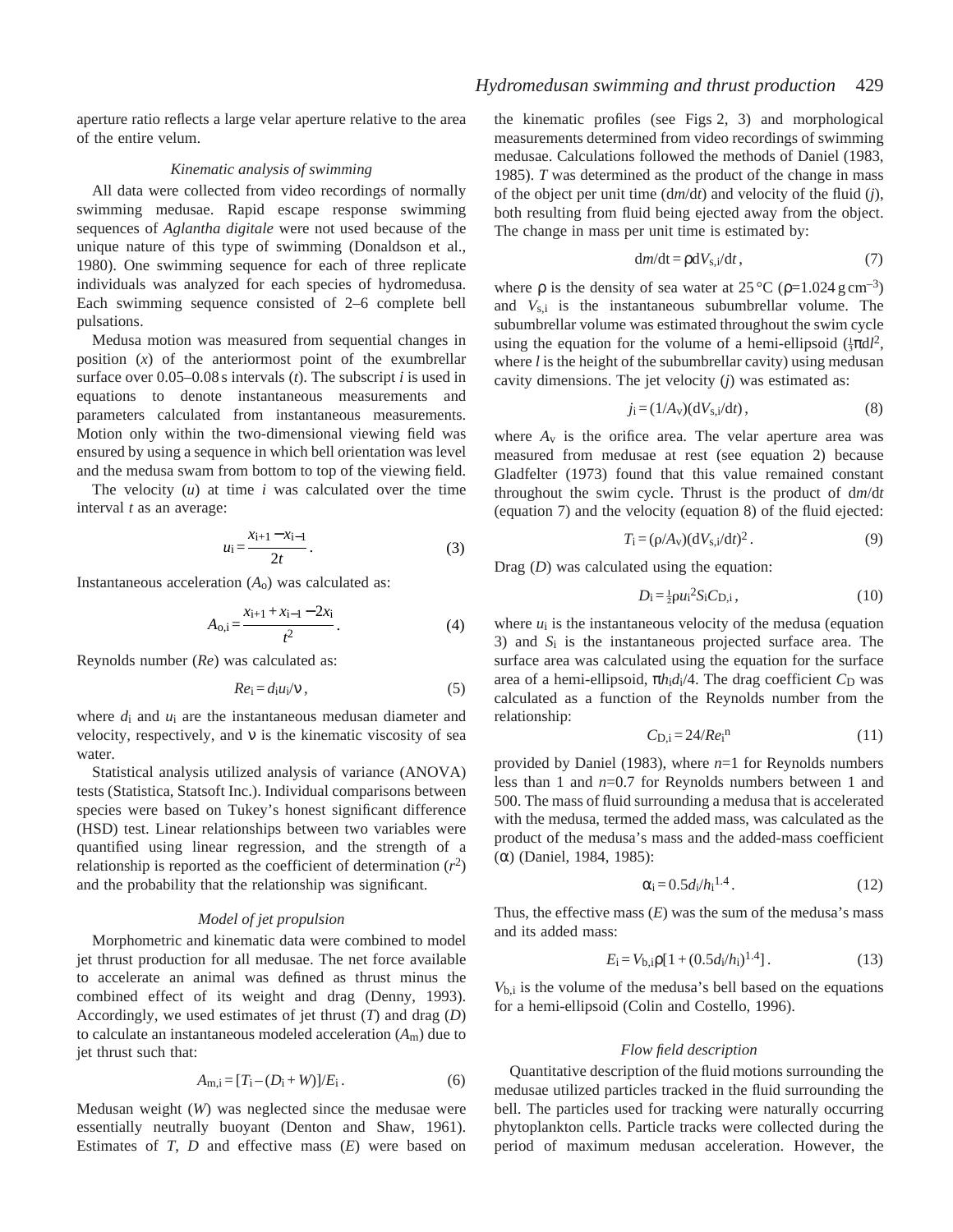duration of the power stroke varied between different species of medusae and affected the relative timing of particle data collection. Measurement of particles began three video fields (0.05 s) before maximum contraction for oblate medusae but, because of the shorter contraction times, only one field before maximum contraction for prolate species. These methods are essentially the same as those of Costello and Colin (1994, 1995). Flow-field images were taken while the camera was stationary and the medusa swam through the field of view. The flow field was constructed from several pulsation cycles because no single cycle contained enough appropriately located and focused particles to describe the entire flow field. We measured the flow field by superimposing an *x*,*y* grid on a video sequence of a free-swimming medusa. Since the swimming medusa's position changed, the *x*,*y* grid was positioned relative to the medusa's bell. Therefore, all particle velocities were measured with respect to the



Fig. 2. Representative kinematic profiles of individual prolate medusae. All graphs in the left-hand column refer to *Aglantha digitale* (2.03 cm height, 0.83 cm diameter), in the middle column to *Sarsia* sp. (0.91 cm height, 0.85 cm diameter) and in the right-hand column to *Proboscidactyla flavicirrata* (0.40 cm height, 0.56 cm diameter). Note the differences in the *x* and *y* axes. *Re*, Reynolds number; *F*i, instantaneous fineness ratio.

medusa's bell. Particle velocities were determined on the basis of the changes in their positions over a 0.05 s interval. The position of the particle throughout the interval was traced, thus allowing us to draw the paths of particles not travelling in a straight line.

#### **Results**

#### *Kinematic patterns*

Cyclic bell pulsation, indicated by changes in the fineness ratio, *F*i (Figs 2A,F,K, 3A,F,K), resulted in positional changes of medusae as they swam through the water (Figs 2B,G,L, 3B,G,L). Maximum accelerations for all species immediately preceded maximum bell contraction (Figs 2C,H,M, 3C,H,M) and typically peaked prior to maximum medusan velocities (Figs 2D,I,N, 3D,I,N). Reynolds numbers were closely related to medusan velocities and typically peaked at the end of bell contraction (indicated by peak *F*i) and the beginning of bell relaxation (Figs 2E,J,O, 3E,J,O).

### *Swimming performance and bell morphology*

The kinematic data (Figs 2, 3) for replicates of each species were combined to examine underlying patterns of hydromedusan morphology and function. Nominally on the basis of bell shape, but also of kinematic patterns (Figs 2, 3), medusan species were grouped as 'prolate' (*Aglantha digitale*, *Sarsia* sp. and *Proboscidactyla flavicirrata*) or 'oblate' (*Aequorea victoria*, *Mitrocoma cellularia* and *Phialidium gregarium*) forms. The oblate species all possessed flatter bells (fineness ratio less than 0.5) than the prolate medusae (fineness ratio greater than 0.5). In addition, a number of other traits delineated the two categories of medusae. Oblate species did not differ in their velar aperture ratios, maximum accelerations or maximum velocities (ANOVA, *P*>0.05, Fig. 4C,D,E). Within the prolate species, bell contraction duration did not vary significantly (ANOVA, P=0.224) among species. Velar aperture ratios for *Sarsia* sp. and *Proboscidactyla flavicirrata* were not significantly different (Tukey's HSD,  $P=0.693$ ), but the velar aperture ratio was significantly lower (Tukey's HSD, *P*<0.001) for *Aglantha digitale* than for the other two prolate species. These groupings, although reflecting morphological and functional traits, were used for comparative generalizations and were not intended to imply that all species of either group were uniform in their swimming patterns.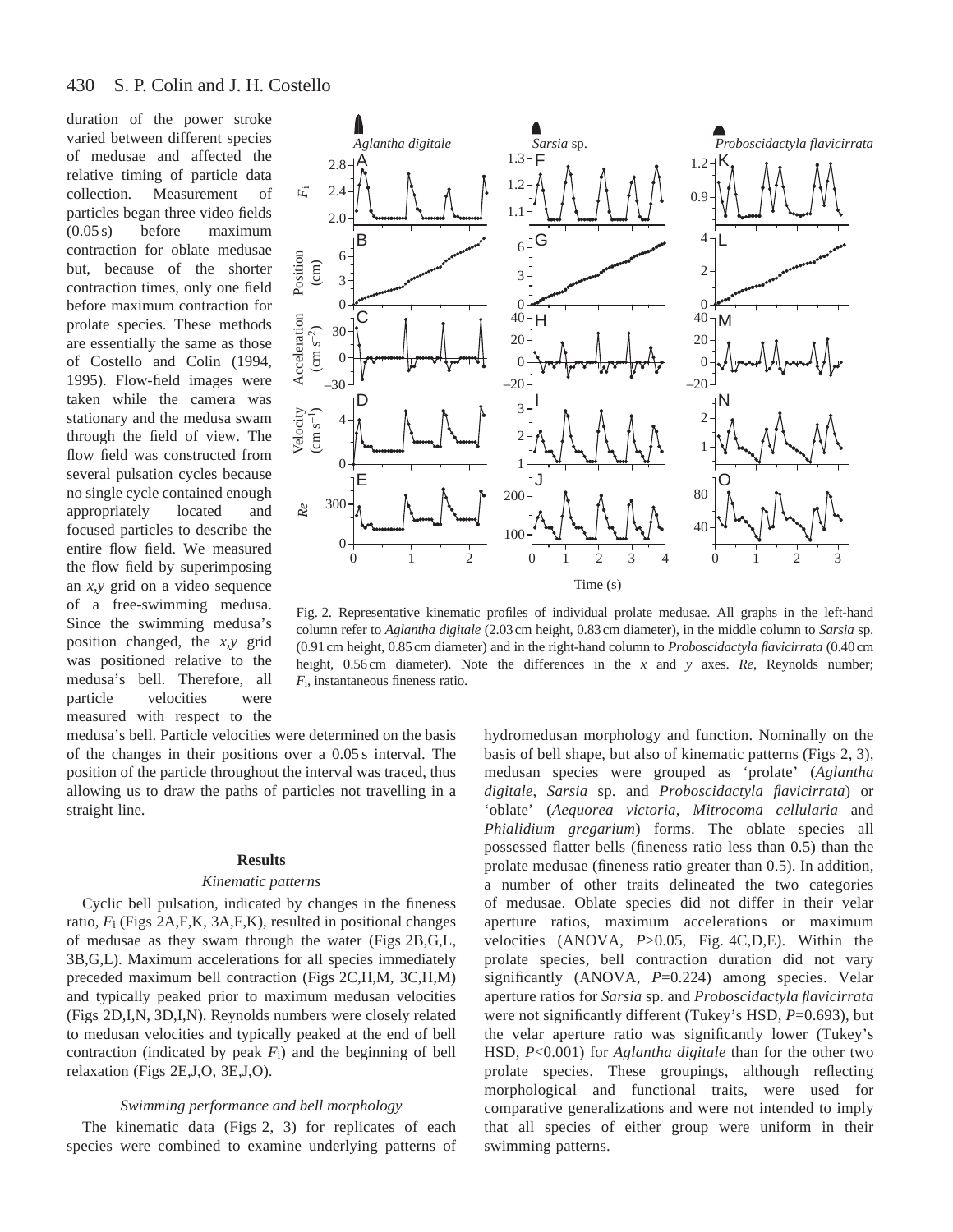A comparison between the oblate and prolate medusae reveals, however, that the swimming performance of the two groups varied. Bell contraction by the prolate group was more rapid (ANOVA, *P*<0.002; Fig. 4B,H) and velar aperture areas were proportionately smaller in the prolate (ANOVA, *P*<0.001; Fig. 4C,I) than the oblate group. As a result, prolate medusae achieved higher accelerations than oblate genera (Fig. 4D,J). Although all the prolate species accelerated more rapidly than the oblate forms, the differences in acceleration were only significant for *Aglantha digitale* (Tukey's HSD, *P*<0.001). With the exception of *Proboscidactyla flavicirrata*, prolate species reached higher maximum velocities (Tukey's HSD *P*<0.001 for all comparisons of both *Sarsia* sp. and *Aglantha digitale* with other species; Fig. 4K) than did oblate species.

Peak flows around all the swimming medusae, except *Proboscidactyla flavicirrata*, were dominated by inertial forces (*Re*>100; Fig. 4F,L). *Re* was influenced by two major patterns. First, peak *Re* values increased significantly with bell diameter (linear regression,  $r^2=0.79$ ,  $P<0.001$ ;

Fig. 4F). Second, the higher velocities of rapidly swimming *Aglantha digitale* were reflected in high *Re* values and formed the basis of a secondary trend relating increased *Re* value to increases in bell fineness. This pattern was significant (linear regression,  $r^2=0.90$ ,  $P<0.001$ ) when oblate species were excluded from consideration.

#### *Model of jet propulsion*

The utility of jet-based swimming models for describing medusan swimming was tested by comparing peak accelerations derived from a model assuming solely jet propulsion (equation 6) with observed accelerations from swimming medusae. The modeled and observed accelerations would be most likely to diverge during periods of maximum acceleration. Consequently, these peak values were used to estimate the goodness of fit between modeled and observed accelerations during medusan swimming.

Accelerations, either modeled or observed, were not significantly different among individuals of a species (*N*=3; ANOVA, *P*>0.05). This high consistency within each species permitted comparisons of acceleration patterns among species.

A representative comparison of acceleration patterns for a prolate and an oblate species illustrates some of the patterns common to species of both groups (Fig. 5). *Sarsia* sp.



Fig. 3. Representative kinematic profiles of individual oblate medusae. All graphs in the lefthand column refer to *Aequorea victoria* (2.09 cm height, 5.00 cm diameter), in the middle column to *Mitrocoma cellularia* (2.03 cm height, 6.50 cm diameter) and the right-hand column to *Phialidium gregarium* (0.84 cm height, 2.14 cm diameter). Note the differences in the *x* and *y* axes. *Re*, Reynolds number; *F*i, instantaneous fineness ratio.

accelerated rapidly in bursts between periods of gliding characterized by low values for both modeled and observed acceleration (Fig. 5A). In comparison, *Phialidium gregarium* swam with more even, sinusoidal variations in acceleration (Fig. 5B). Whereas modeled and observed peak accelerations were fairly similar for *Sarsia* sp. (ANOVA, *P*=0.42 for combined *Sarsia* sp. individuals), modeled peak accelerations were significantly lower than observed values for *Phialidium gregarium* (ANOVA, *P*<0.02 for combined *Phialidium gregarium* individuals). More generally, these patterns were representative of differences in accelerations between the prolate and oblate species (Fig. 6). Modeled peak accelerations were not significantly different from observed values for any of the prolate species (ANOVA,  $P \ge 0.1$  for all prolate species), but modeled values were significantly lower than observed values for all the oblate species (ANOVA, *P*<0.0001 for both *Aequorea victoria* and *Mitrocoma cellularia*). Therefore, acceleration patterns calculated using a model that assumed solely jet propulsion adequately explained observed acceleration patterns for the prolate but not the oblate medusan species.

*Fluid motions surrounding swimming medusae* Fluid flows, quantified by using particle paths, varied among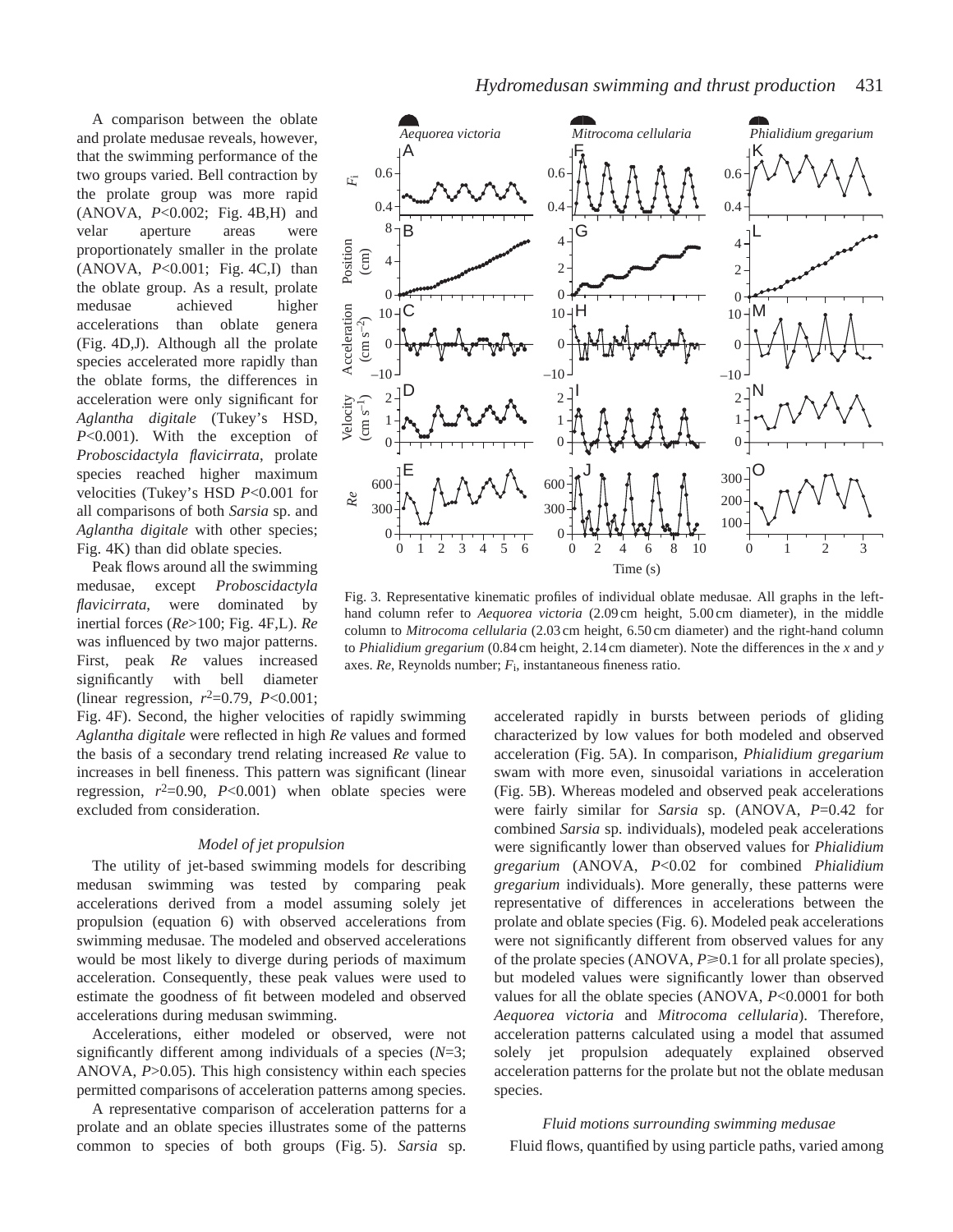

Fig. 4. Relationships between bell morphology and swimming performance for individuals representing six species of co-occurring hydromedusae from Friday Harbor, WA, USA. Performance variables (maximum velocity and maximum acceleration) and velar aperture ratios of individual medusae are described as a function of both bell diameter and fineness. Grey and black symbols denote prolate and oblate medusan forms, respectively. *Re*, Reynolds number.

medusae. Prolate species, *Aglantha digitale*, *Sarsia* sp. and *Proboscidactyla flavicirrata*, created strong jets during bell contraction. These species also contracted their tentacles while swimming. As a result, a strong jet component was evident in their wake (Fig. 7), with maximal flow velocities located directly behind the velar aperture. In contrast, the oblate medusae created substantially more diffuse jets (Fig. 7). Broad

vortices, shed at the bell margin during contraction, were pronounced for all oblate, but not prolate, medusae. These vortices traveled through the tentacles extended by all three oblate medusae during swimming (Fig. 7). As a result, prey suspended in the fluid adjacent to the bell margin were entrained and often observed to be carried into contact with the tentacles trailing in the medusa's wake.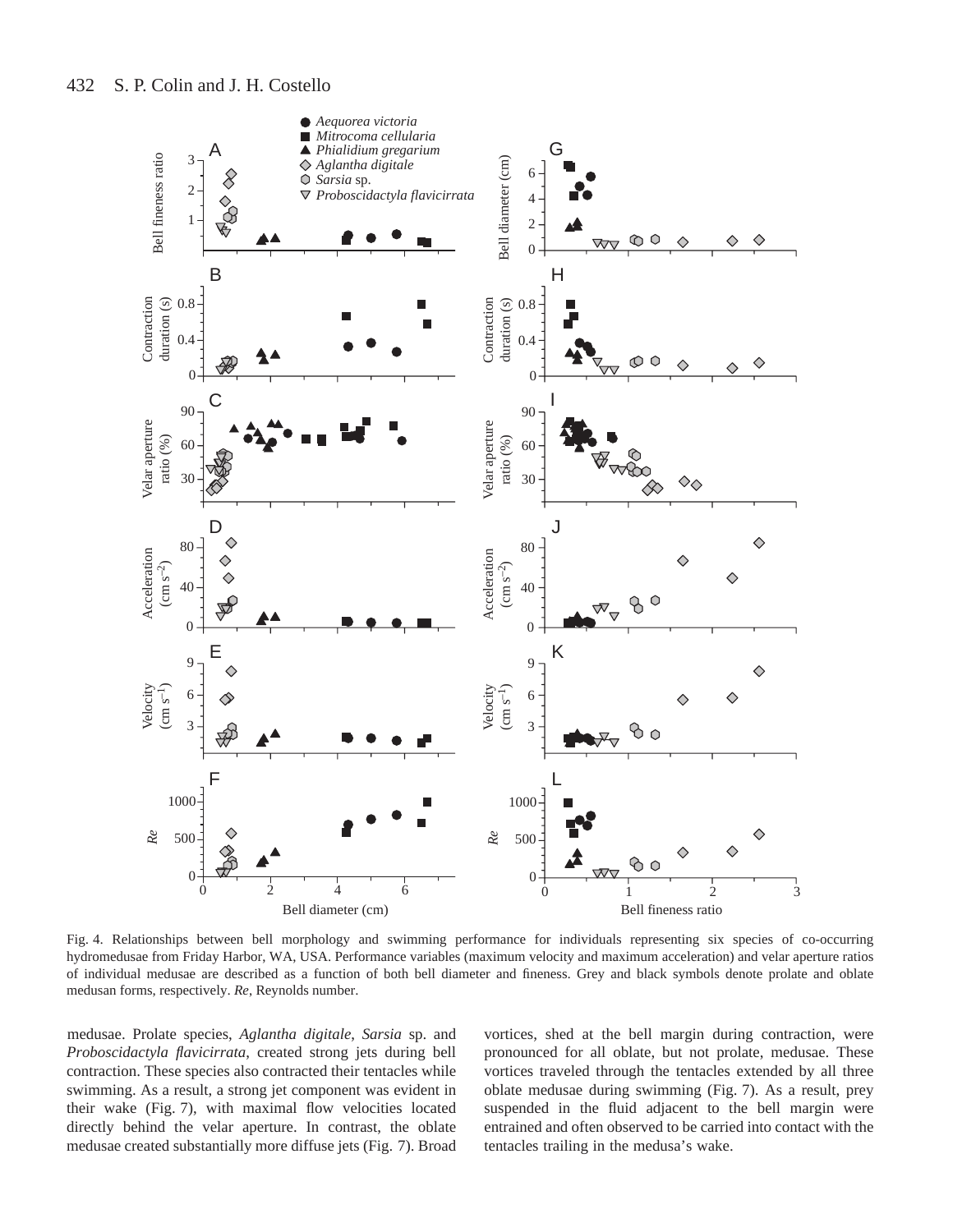

Fig. 5. Observed acceleration (*A*o, filled symbols) and modeled acceleration (*A*m, open symbols) from the force balance equation (equation 6) of *Sarsia* sp. (A) and *Phialidium gregarium* (B) during the swimming profiles illustrated in Figs 2 and 3.

#### **Discussion**

## *Relationships between bell form, function and swimming performance*

The assemblage of medusae found in waters surrounding Friday Harbor, WA, USA, is characterized by diverse morphologies, swimming performance and swimming mechanics. However, this diversity is underlain by patterns that relate bell form and function during swimming. One of the most outstanding morphological features differentiating medusae, bell shape, has long been recognized as a key variable affecting swimming performance (Gladfelter, 1973; Daniel, 1983, 1985; Colin and Costello, 1996) and served as a first organizing parameter with which we characterized distinctions in swimming between medusan species.

Swimming performance, here defined as the ability of a medusa to translate its body through the surrounding fluid, was higher for the prolate hydromedusae (*Aglantha digitale*, *Sarsia* sp. and *Proboscidactyla flavicirrata*) than for the oblate hydromedusae (*Phialidium gregarium*, *Aequorea victoria* and *Mitrocoma cellularia*). Both velocity and acceleration (Figs 2, 3) profiles confirm that the oblate hydromedusae do not propel themselves through the water as well as do the prolate hydromedusae.

The higher velocities and accelerations achieved by the



Fig. 6. Means and standard deviations (*N*=3) of the maximum observed (*A*o, open symbols) and modeled (Am, filled symbols) accelerations achieved during each pulse of the swim cycle for the six species of hydromedusae studied. Asterisks designate a significant difference between *A*m and *A*o (ANOVA; \**P*<0.05).

prolate medusae can be explained mechanistically by relating their body form to the balance of forces in swimming. Swimming performance is optimized by maximizing thrust production while minimizing the forces that resist movement in a fluid. The velocity and the momentum flux of the fluid expelled from the medusa's subumbrellar cavity determine the amount of force produced during a pulse (Daniel, 1983; Vogel, 1994). By maximizing the rate of decrease in subumbrellar volume (i.e. rapid bell contraction) and minimizing the area through which water exits the subumbrellar cavity during bell contraction (i.e. low velar aperture ratio), medusae increase the velocity and momentum flux of the fluid jet. As a consequence, these same patterns maximize jet-dependent thrust production. The comparatively low bell contraction durations and velar aperture ratios of the prolate medusae (Fig. 4) result in relatively high jet thrust production. In turn, high rates of thrust production contribute to high acceleration rates and velocities. By comparison, the long contraction durations and larger velar aperture ratios of the more oblate medusae are not traits that optimize jet thrust production.

In addition to thrust production, swimming performance is dependent on the medusa's ability to reduce the forces that resist motion. The variables involved in determining the magnitude of these forces were described by Daniel (1983, 1985) and subsequently quantified by Colin and Costello (1996) for hydromedusae. The dominant forces acting on the swimming hydromedusae, based on the measured range of *Re* values (Fig. 4), are drag, the acceleration reaction and the force needed to overcome the inertia of the medusae. Streamlining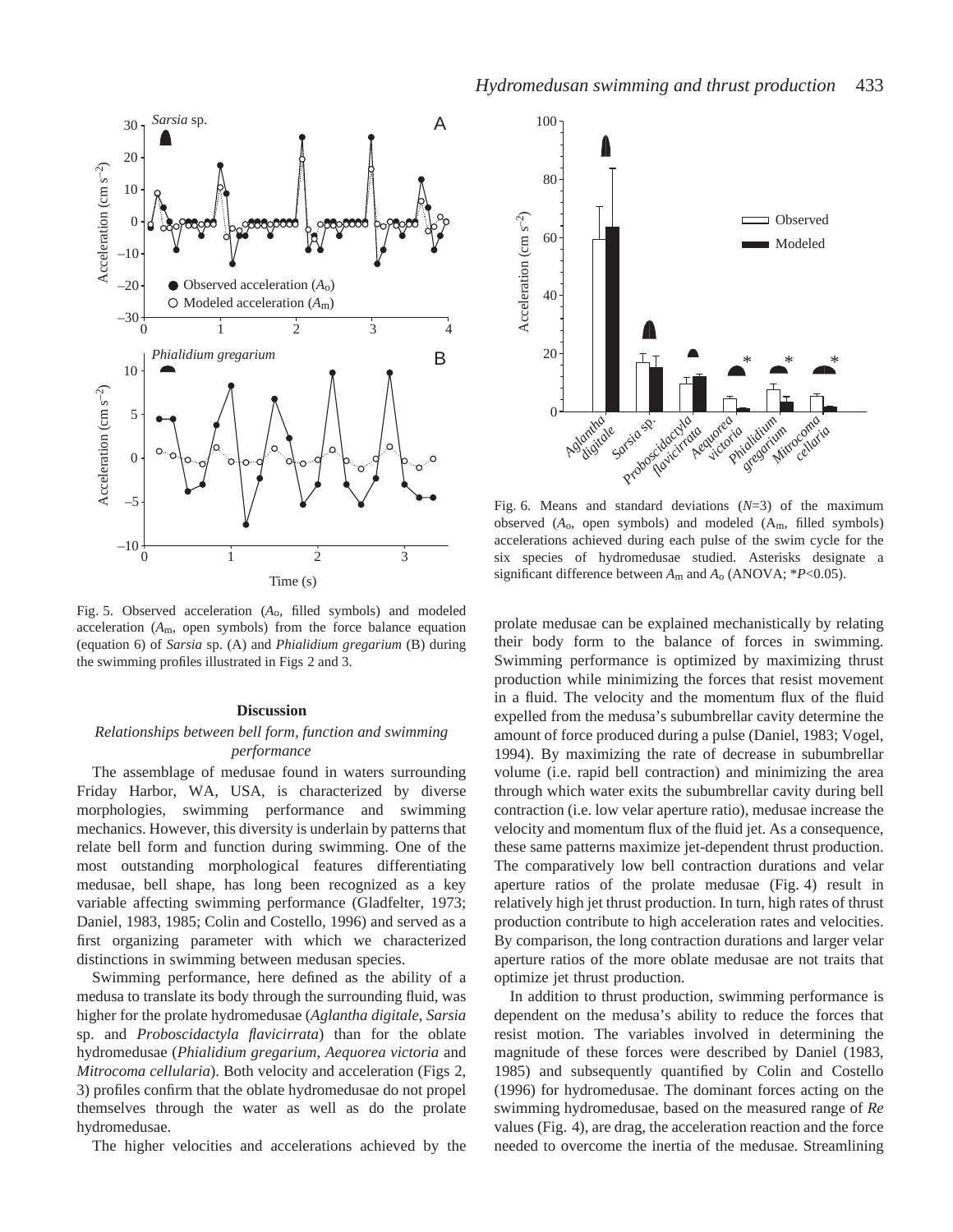#### 434 S. P. Colin and J. H. Costello



Fig. 7. Flow patterns around swimming hydromedusae. Arrows represent particle paths at the end of the effective phase of bell pulsation. Arrow lengths represent particle velocities. The bars to the right of each species' name are a scaling reference and represent a particle velocity of 3 cm s–1. Medusae diameters (cm) were as follows: *Aglantha digitale*, 0.68; *Sarsia* sp., 0.8; *Proboscidactyla flavicirrata*, 0.54; *Aequorea victoria*, 4.32; *Mitrocoma cellularia*, 6.8; *Phialidium gregarium*, 2.2. Medusae are drawn at maximum contraction.

(higher fineness ratio) reduces drag. Therefore, the streamlined body forms of *Aglantha digitale* and *Sarsia* sp., and to a lesser extent *Proboscidactyla flavicirrata*, are able to contribute to their high swimming performance.

However, the influence of the acceleration reaction can be a major force resisting motion of organisms that periodically pulse, such as medusae, and therefore undergo frequent changes in their acceleration (Daniel, 1983, 1984, 1985). The amount of fluid that is accelerated along with the medusa, termed the added mass of the medusa, is estimated using a coefficient determined by bell shape. The added mass decreases in magnitude with increasing fineness ratio (Daniel, 1985). Therefore, the streamlined body forms of the prolate medusae reduce the acceleration reaction experienced during swimming (Colin and Costello, 1996). In addition, the acceleration reaction is directly related to the volume of the

medusa (Daniel, 1983). Thus, the reduced body size of the prolate medusae further reduces their acceleration reactions during swimming. The results of Colin and Costello (1996) support this by demonstrating that, despite its considerably higher acceleration, the acceleration reaction of *Aglantha digitale* was two orders of magnitude less than that of the comparatively larger oblate medusa *Aequorea victoria*. The small volume of the prolate medusae also reduced the initial force required to overcome inertia at the outset of swimming.

Taken together, the traits characterizing bell form and function – bell fineness ratio, bell size, velar aperture ratio and bell contraction rates – favor relatively high thrust production and low hydrodynamic resistance to forward motion for prolate medusae, whereas the same traits result in comparatively low thrust production and elevated hydrodynamic resistance for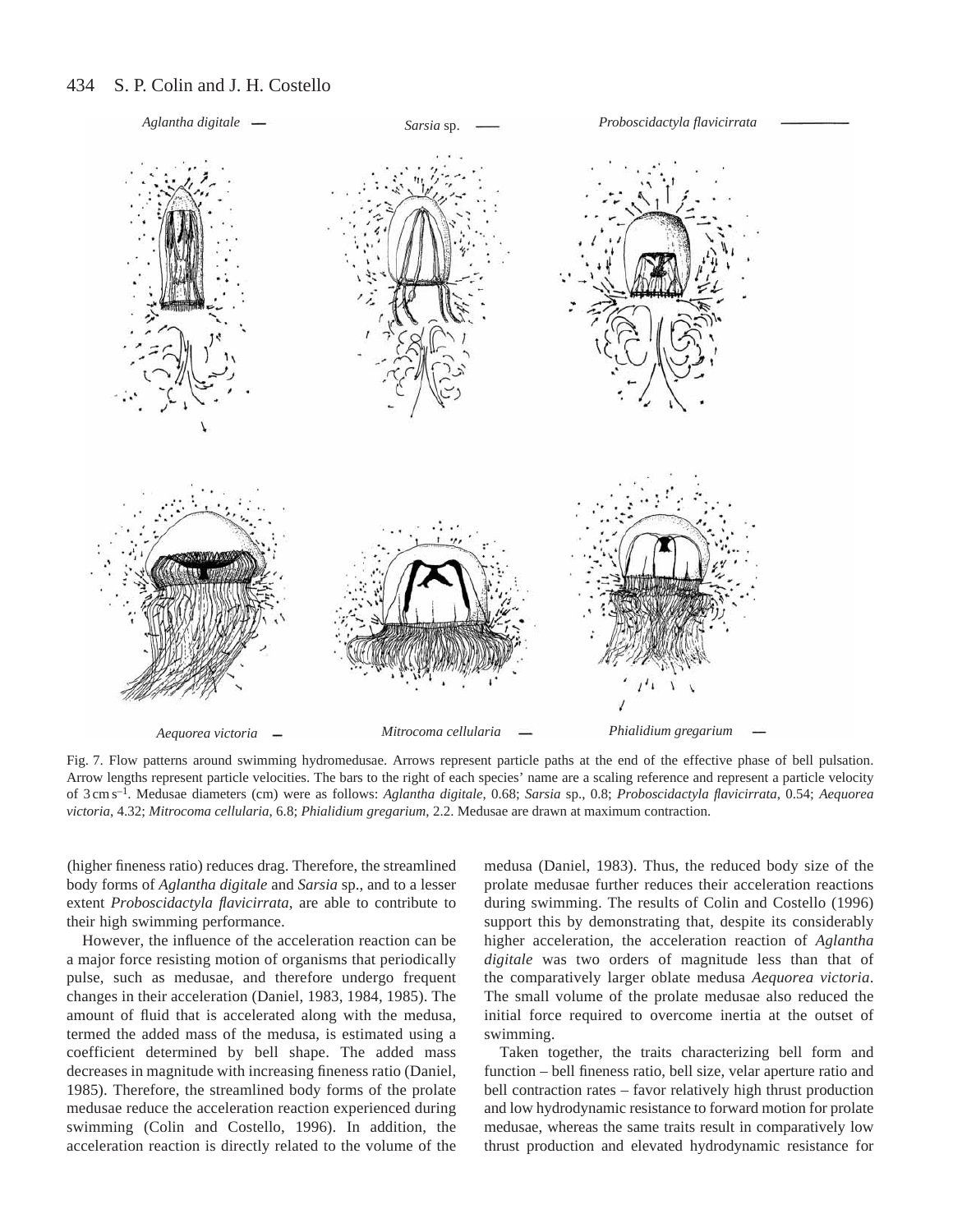oblate medusae. Within the medusae examined here, the traits affecting swimming performance appear to occur as a coevolved suite of characteristics. For example, high bell fineness ratio, relatively small size, low velar aperture ratio and rapid bell contraction are most characteristic of medusae that are well suited for comparatively rapid swimming *via* jet propulsion. The terms we have used to group species – either prolate or oblate – nominally refer to bell fineness ratio but more realistically reflect the balance of the full suite of these characters. Thus, despite its intermediate bell shape, *Proboscidactyla flavicirrata* was included within the prolate group because it shared the other morphological and performance characteristics of the prolate medusae. Likewise, although *Phialidium gregarium* was smaller and some aspects of its swimming differ from those of larger oblate species such as *Aequoria victoria* (Ford and Costello, 2000), the oblate genera examined here tended to be similar in performance characteristics.

### *Thrust production mechanisms for medusan swimming*

Swimming performance traits were a reflection of the importance of jet propulsion for thrust generation during medusan swimming. A comparison of peak accelerations calculated on the basis of the model of jet thrust production (*A*m) with observed accelerations (*A*o) indicated that, although jet propulsion provided sufficient thrust to explain the observed acceleration patterns of prolate medusae, it was unlikely that the oblate medusae we examined could rely exclusively upon jet propulsion as the primary source of their propulsive thrust (Fig. 6). In fact, jet thrust production accounted for only 21–43 % of the observed acceleration rates of the three oblate species, compared with 90–100% for the prolate species. Therefore, we suggest that, although jet propulsion alone provides sufficient thrust for swimming prolate species, an alternative mechanism is necessary to describe swimming by oblate medusae.

Changes in the bell shape during bell contraction provide insight into mechanisms of thrust generation by swimming medusae. Bell contraction by prolate medusae (specifically *Aglantha digitale* and *Sarsia* sp.) occurs essentially evenly along the length of the bell. In contrast, bell contraction by oblate genera (*Aequorea victoria* and *Phialidium gregarium*) occurs primarily at the bell margin (Ford and Costello, 2000). The uniformly distributed bell contraction by prolate medusae produces pressure in the subumbrellar chamber and results in the expulsion of fluid through the velar aperture as a jet directed normal to the direction of bell contraction (Fig. 8A). In contrast, non-uniform bell contraction along the bells of oblate genera causes the region experiencing extensive contraction, the bell margin, to move relative to less actively contracting bell regions (Fig. 8B). As a result, movement at the bell margin of oblate medusae describes an arc which initially, during the period of maximum fluid acceleration, parallels the direction of medusan motion (Fig. 8B) and creates vortices adjacent to the bell margin. These flows adjacent to the bell margin are characterized by



Fig. 8. Schematic diagram illustrating the change in bell shape during bell contraction of swimming prolate (A) (e.g. *Sarsia* sp.) and oblate (B) (e.g. *Phialidium gregarium*) medusae and the region of maximum flow (arrows) around each medusa. Bell shapes are based on the measured fineness ratios of each medusa at minimum and maximum contraction.

the highest velocities within the wakes of oblate medusae (Figs 7, 8B).

This type of bell movement and wake production pattern is more consistent with a rowing type of thrust production than with jet propulsion. In this case, the bell margin acts like a paddle as the medusa rows through the fluid. Accordingly, thrust may be generated by both the drag acting on the bell margin (drag-based propulsion) and the acceleration reaction associated with the bell margin. During drag-based propulsion, the rearward drag equals the forward thrust (Blake, 1981). When the velocity of the bell margin is greater than the velocity of the water movement adjacent to the margin, the movement of the bell will impart momentum to the surrounding fluid and create thrust (Lauder and Jayne, 1996). The thrust produced is proportional to the excess velocity of the appendage over the forward motion of the body to which it is attached (Blake, 1981). In addition, as a result of its added mass, the deceleration of the margin at the end of the power stroke accelerates the surrounding fluid, resulting in a net forward thrust (Daniel, 1984; Lauder and Jayne, 1996). Analysis of bell margin motion relative to overall body motion by oblate medusae is consistent with this type of rowing (Fig. 8) (Ford and Costello, 2000).

The relative contributions of jet and rowing propulsion to total thrust production reflect variations in bell form and function and vary among oblate medusan species. Although the flow-field patterns of oblate medusae indicate that maximum flows occurred near the bell margins, there was also evidence of jet production through the velar aperture. Therefore, although rowing may dominate thrust generation by oblate medusae, jetting does contribute to total thrust production, and the two mechanisms of thrust generation may act synergistically. The relative importance of either mechanism depends upon the morphology and contraction characteristics of a medusa's bell.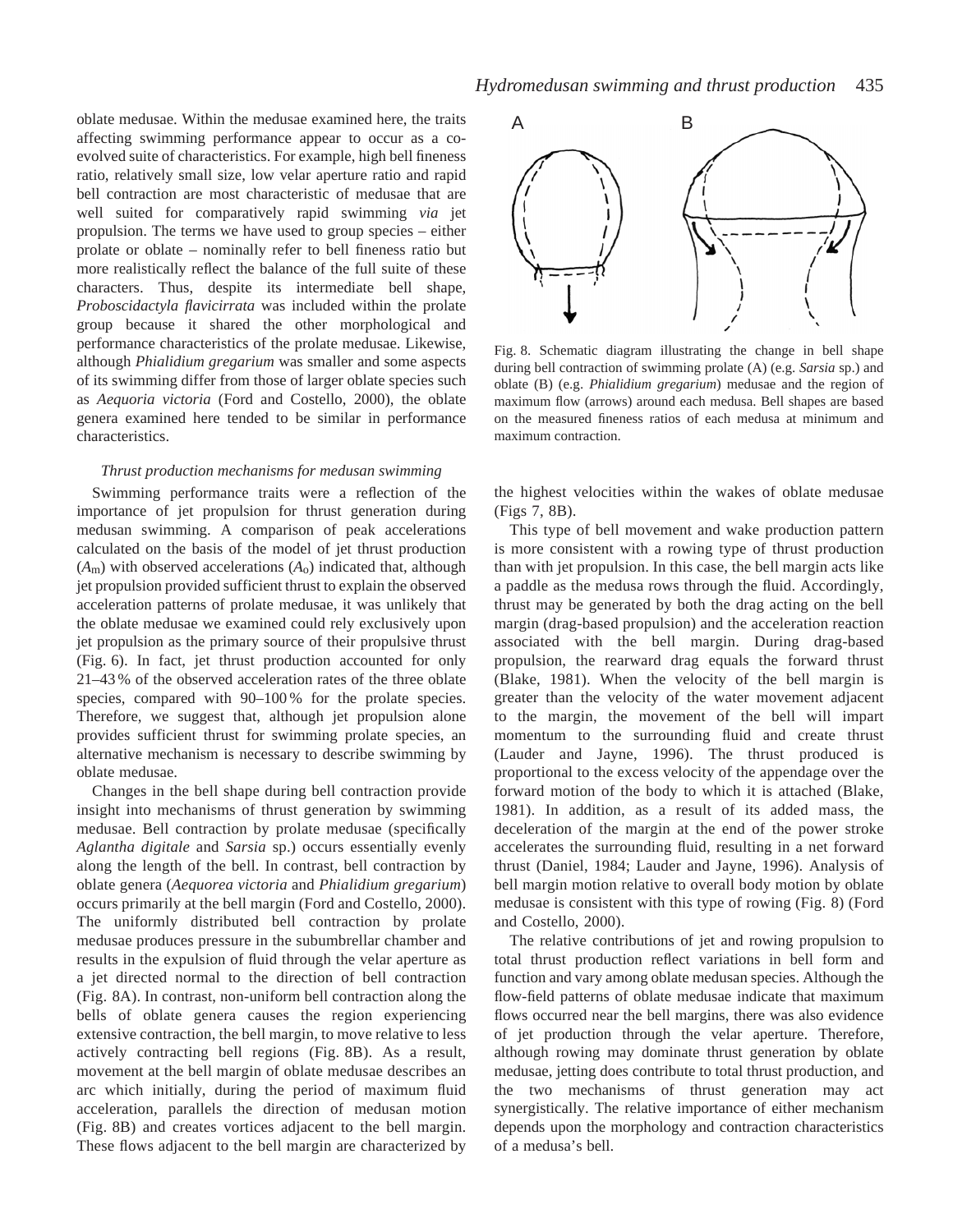#### 436 S. P. Colin and J. H. Costello

### *Propulsive mechanisms, flow patterns and foraging strategies*

Propulsive mechanisms affect fluid flow around medusae in ways that are fundamentally important to medusan foraging strategies. As ambush predators, the prolate medusae spend most of their time sitting motionless with their tentacles extended to entangle actively swimming prey. These medusae swim primarily while escaping or repositioning themselves in the water column. Because their tentacles are typically retracted while swimming, feeding is not directly related to swimming for these medusae. Although jet propulsion is effective for rapid body movement, it is energetically costly because the energy expended to accelerate the medusa increases as the square of the medusa's velocity (Ford and Costello, 2000). However, the energetic expense of swimming by these medusae is minimized by the low proportion of time they spend swimming (J. H. Costello, E. Klos and S. P. Colin, unpublished results). In contrast, oblate medusae are often cruising predators and spend the majority of their time swimming (J. H. Costello, E. Klos and S. P. Colin, unpublished results). Viewed in cross section, the wake of an oblate medusa can be visualized as a series of vortices created by alternating contraction and relaxation of the medusan bell (Fig. 7). Viewed in three dimensions, this vortex trail is a pulsed series of vortex rings, or toroids, which pass sequentially down the length of the medusan body, carrying entrained fluid and particles into contact with the oral arms and tentacles trailing in the wake. Flows past the bodies of all the oblate medusae examined here (Fig. 4), as well as oblate medusae documented elsewhere (Larson, 1987; Costello and Colin, 1994, 1995), are characterized by *Re*>102. Consequently, inertial forces, which transport the prey entrained in these flows, dominate the flows around these medusan bodies. Therefore, for a number of oblate medusae, bell pulsations create a feeding current that draws prey past the bell margin and into their extended tentacles (Costello and Colin, 1994, 1995). Feeding rates for these cruising medusae are increased by maximizing the volume of fluid transported through the tentacles and the time spent swimming. The oblate bells of these medusae allow the bell margins effectively to act as paddles to push fluid past the bell and into the trailing tentacles. The comparatively high added mass of the oblate bell morphologies allows acceleration of a larger fluid volume to a lower velocity relative to that of prolate forms. Although this rowing motion achieves lower medusan velocities and accelerations, it is energetically less costly and results in higher Froude propulsion efficiencies (Ford and Costello, 2000), which are favorable for a cruising foraging mode (Colin and Costello, 1996).

Considered in isolation from one another, variations in bell morphology, swimming performance, propulsive mechanism or foraging mode appear to confer a range of competitive advantages to various hydromedusae. However, the trade-offs involved in each of these traits become more apparent when they are viewed within the context of suites of co-evolved traits allowing medusae to exploit differing resources within the planktonic environment.

The authors thank D. Codiga, T. Granata, P. Tiselius and J. E. Ward and three anonymous reviewers for their constructive comments. This research was supported by grants OCE-9103309 and OCE-9820172 from the US National Science Foundation to J.H.C.

#### **References**

- **Blake, R. W.** (1981). Mechanics of drag-based mechanisms of propulsion in aquatic vertebrates. *Symp. Zool. Soc. Lond*. **48**, 29–52.
- **Bone, Q. and Trueman, E. R.** (1982). Jet propulsion of the calyophoran siphonophores *Chelophyes* and *Abylopsis*. *J. Mar. Biol. Ass. UK* **62**, 263–276.
- **Brusca, R. C. and Brusca, G. J.** (1990). *Invertebrates*. Sunderland, MA: Sinaur Associates Inc. 922pp.
- **Colin, S. P. and Costello, J. H.** (1996). Relationship between morphology and hydrodynamics during swimming by the hydromedusae *Aequorea victoria* and *Aglantha digitale. Sci. Mar*. **60**, 35–42.
- **Costello, J. H.** (1992). Foraging mode and energetics of hydrozoan medusae. *Sci. Mar*. **56**, 185–191.
- **Costello, J. H. and Colin, S. P.** (1994). Morphology, fluid motion and predation by the scyphomedusa *Aurelia aurita*. *Mar. Biol.***121**, 327–334.
- **Costello, J. H. and Colin, S. P.** (1995). Flow and feeding by swimming scyphomedusae. *Mar. Biol*. **124**, 399–406.
- **Costello, J. H., Klos, E. and Ford, M. D.** (1998). In situ time budgets of the scyphomedusae *Aurelia aurita*, *Cyama* sp., and *Chrysaora quinquecirrha*. *J. Plankton Res.* **20**, 383–391.
- **D'Ambra, I., Costello, J. H. and Bentivegna, F.** (2002). Flow and prey capture by the scyphomedusa *Phyllorhiza punctata* von Lendenfeld 1884. *Hydrobiologia* (in press).
- **Daniel, T. L.** (1983). Mechanics and energetics of medusan jet propulsion. *Can. J. Zool*. **61**, 1406–1420.
- **Daniel, T. L.** (1984). Unsteady aspects of aquatic locomotion. *Am. Zool*. **24**, 121–134.
- **Daniel, T. L.** (1985). Cost of locomotion: unsteady medusan swimming. *J. Exp. Biol.* **119**, 149–164.
- **Daniel, T. L.** (1995). Invertebrate swimming: integrating internal and external mechanics. In *Biological Fluid Dynamics* (ed. C. P. Ellington and T. J. Pedley), pp. 61–89.
- **DeMont, M. E. and Gosline, J. M.** (1988a). Mechanics of jet propulsion in the hydromedusan jellyfish, *Polyorchis penicillatus.* I. Mechanical properties of the locomotion structure. *J. Exp. Biol*. **134**, 313–332.
- **DeMont, M. E. and Gosline, J. M.** (1988b). Mechanics of jet propulsion in the hydromedusan jellyfish, *Polyorchis penicillatus.* II. Energetics of the jet cycle. *J. Exp. Biol*. **134**, 333–345.
- **DeMont, M. E. and Gosline, J. M.** (1988c). Mechanics of jet propulsion in the hydromedusan jellyfish, *Polyorchis penicillatus.* III. A natural resonating bell, the presence and importance of a resonant phenomenon in the locomotor structure. *J. Exp. Biol*. **134**, 347–361.
- **Denny, M. W.** (1993). *Air and Water: The Biology and Physics of Life's Media*. Princeton, NJ: Princeton University Press. 341pp.
- **Denton, E. J. and Shaw, T. I.** (1961). The buoyancy of gelatinous marine animals. *Proc. Physiol. Soc*. **161**, 14–15.
- **Donaldson, S., Mackie, G. O. and Roberts, A. O.** (1980). Preliminary observations on escape swimming and giant neurons in *Aglantha digitale*. *Can. J. Zool*. **58**, 549–552.
- **Ford, M. D. and Costello, J. H.** (2000). Kinematic comparison of bell contraction by four species of hydromedusae. *Sci. Mar*. **64**, 47–53.
- **Ford, M. D., Costello, J. H., Heidelberg, K. B. and Purcell, J. E.** (1997). Swimming and feeding by the scyphomedusa *Chrysaora quinquecirrha*. *Mar. Biol.* **129**, 355–362.
- **Gladfelter, W. G.** (1972). Structure and function of the locomotory system of the Scyphomedusa *Cyanea capillata*. *Mar. Biol*. **14**, 150–160.
- **Gladfelter, W. G.** (1973). A comparative analysis of the locomotory systems of medusoid Cnidaria. *Helgol. Wiss. Meeresunters*. **25**, 228–272.
- **Larson, R. J.** (1987). Costs of transport for the scyphomedusae *Stomolophus meleagris* L. Agassiz. *Can. J. Zool*. **65**, 2690–2695.
- **Larson, R. J., Matsumoto, G. I., Madin, L. P. and Lewis, L. M.** (1992). Deep-sea benthic and benthopelagic medusae: recent observations from submersibles and a remotely operated vehicle. *Bull. Mar. Sci*. **51**, 277–286.
- **Lauder, G. V. and Jayne, B. C.** (1996). Pectoral fin locomotion in fishes: